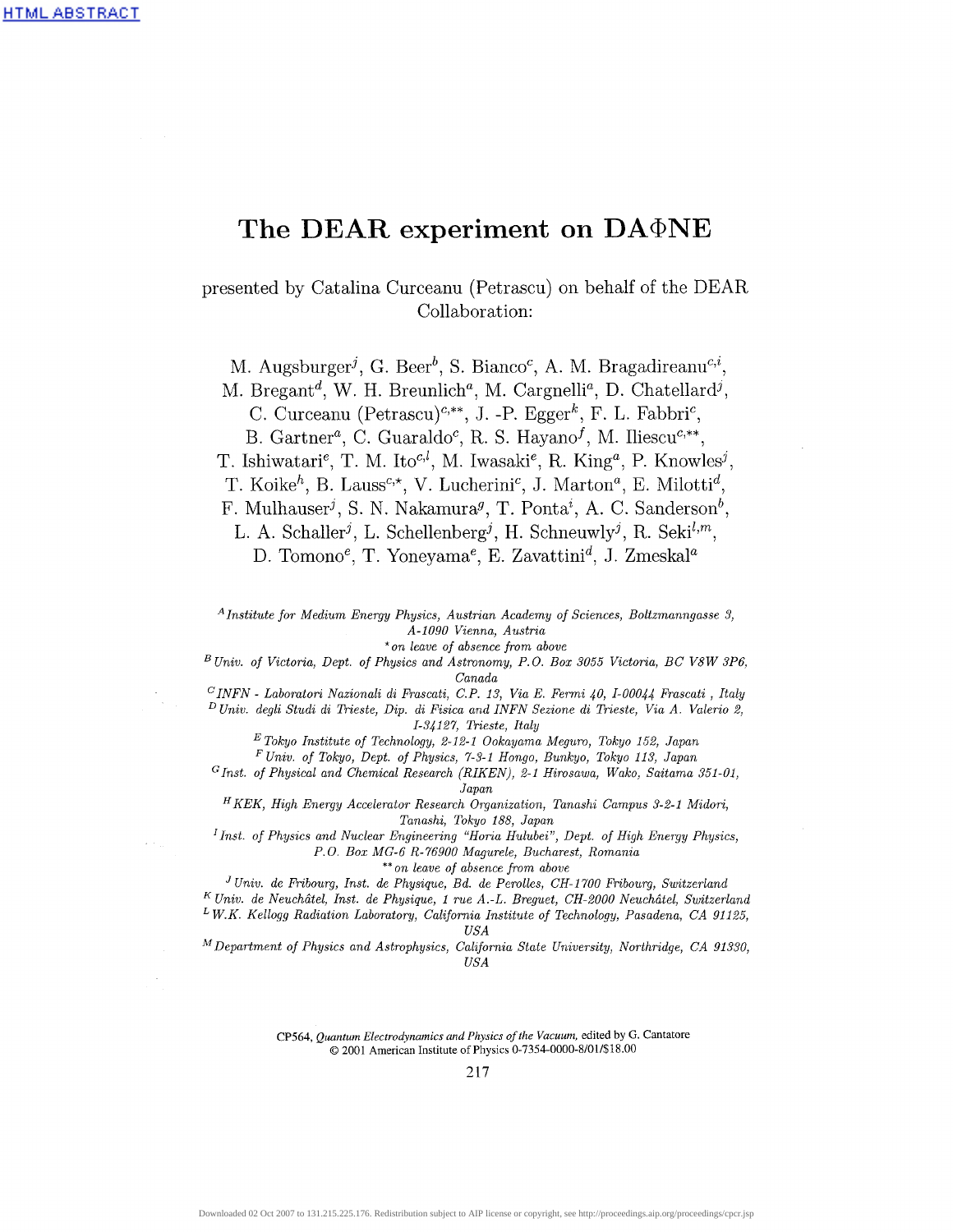**Abstract.** DEAR is one of the first experiments at the new DA $\Phi$ NE  $\phi$ -factory at the Laboratori Nazionali di Prascati dell'INFN. The objective of the DEAR experiment is to perform a precision measurement of the strong interaction shifts and widths of the  $K$ -series lines in kaonic hydrogen and the first observation of the same quantities in kaonic deuterium. The aim is to obtain a precise determination of the isospindependent kaon-nucleon scattering lengths which will represent a breakthrough in *KN* low-energy phenomenology and will allow us to determine the kaon-nucleon sigma terms. The sigma terms give a direct measurement of chiral symmetry breaking and are connected to the strangeness content of the proton. First results on background measurements with the DEAR NTP setup installed on  $DA\Phi NE$  are reported.

#### **INTRODUCTION**

DEAR (DA $\Phi$ NE Exotic Atom Research)<sup>[1]</sup>- one of the first experiments which will collect data at the new  $\phi$ -factory DA $\Phi$ NE [2] of the Laboratori Nazionali di Prascati dell'INFN - will observe X rays from kaonic hydrogen and kaonic deuterium, using the " $K^-$  beam" from the decay of  $\phi$ s produced by DA $\Phi$ NE, a cryogenic pressurized gaseous target and Charge-Coupled Devices (CCDs) as X ray detectors.

DEAR aims at a *precision* measurement of the strong interaction shifts and widths of the K-series lines in kaonic hydrogen and kaonic deuterium.  $K^-d$  will be measured for the first time. In this way, a precise determination of the isospin dependent *KN* scattering lengths will be obtained. This will allow to determine the kaon-nucleon sigma terms which give a direct measurement of chiral symmetry breaking and are connected to the strangeness content of the proton.

The status of the experiment is reported, together with the results of the first measurements on DA $\Phi$ NE Accelerator.

### **THE DEAR SCIENTIFIC PROGRAM**

A kaonic atom is formed when a negative kaon enters a target, loses its kinetic energy through ionization and excitation processes of the atoms and molecules of the medium and eventually is captured, replacing the electron, in an excited orbit. Three processes then compete in the deexcitation of the newly formed kaonic atom: dissociation of the surrounding molecules, external Auger transitions and radiative transitions.

When a kaon reaches low- $n$  states with small angular momentum, it is absorbed through a strong interaction with the nucleus. This strong interaction causes a shift in the energies of the low-lying levels from their purely electromagnetic values, whilst the decreased lifetime of the state results in an increase of the observed level width. The shift  $\epsilon$  and the width  $\Gamma$  of the 1s state of kaonic hydrogen are related in a fairly model-independent way to the real and imaginary parts of the complex *S-*wave scattering length: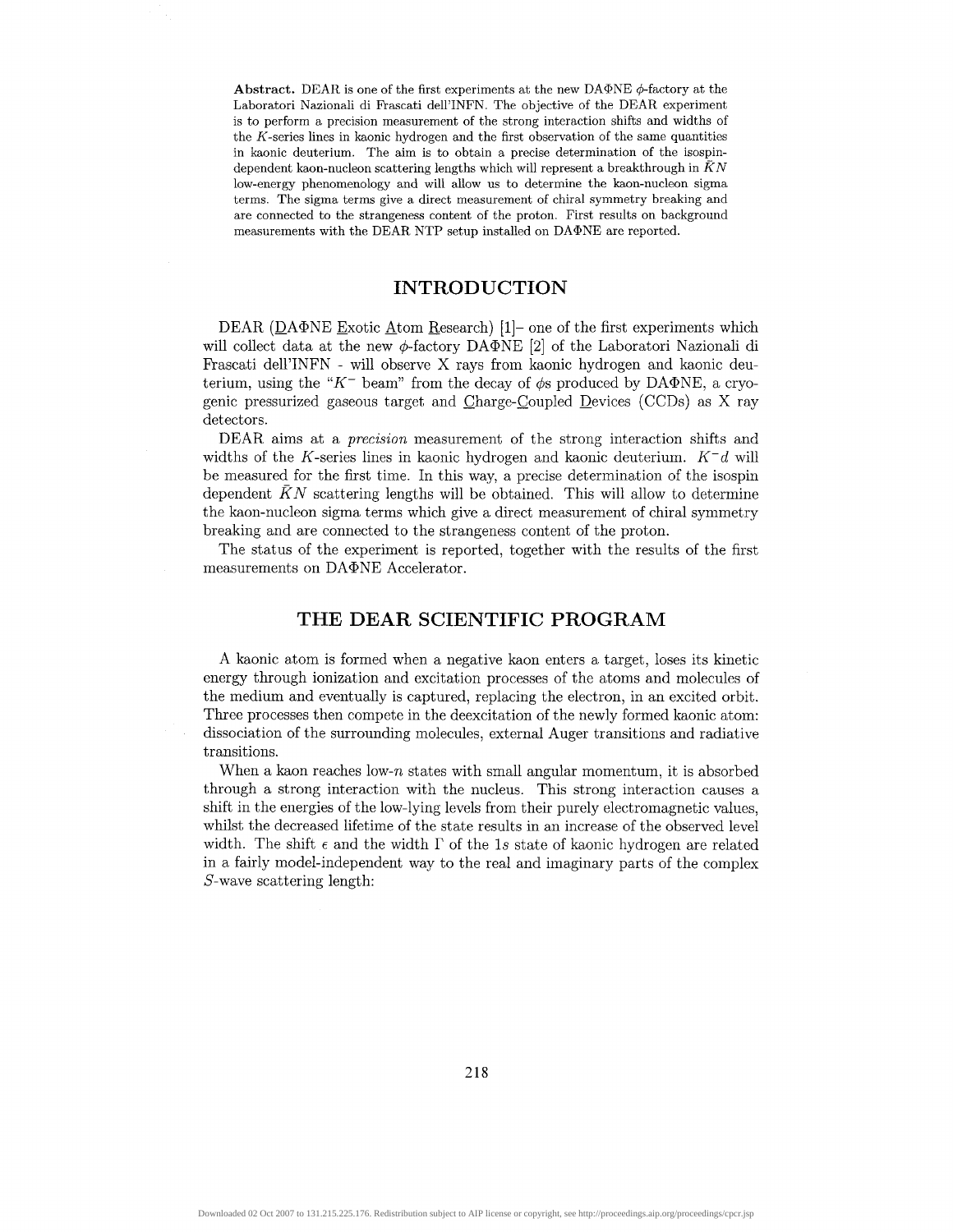$$
\epsilon + \frac{i}{2}\Gamma = 2\alpha^3 \mu_{K^-p}^2 a_{K^-p} = (412 \ eV \ fm^{-1}) \cdot a_{K^-p} \tag{1}
$$

where  $\alpha$  is the fine structure constant and  $\mu_{K^-p}$  the reduced mass of the  $K^-p$ system. This expression is known as the Deser-Trueman formula [3]. A similar relation applies for the case of kaonic deuterium and the corresponding scattering length  $a_{K-d}$ :

$$
\epsilon + \frac{i}{2}\Gamma = 2\alpha^3 \mu_{K-d}^2 a_{K-d} = (601 \text{ eV } fm^{-1}) \cdot a_{K-d} \tag{2}
$$

where  $\mu_{K-d}$  is the reduced mass of the  $K-d$  system.

These observable scattering lengths  $(a_{K-p}$  and  $a_{K-q}$  are related to the isospin dependent scattering lengths  $(a_0 \text{ and } a_1)$ :

$$
a_{K^-p} = \frac{1}{2}(a_0 + a_1) \tag{3}
$$

$$
a_{K^-d} = 2\left(\frac{m_N + m_K}{m_N + m_K/2}\right)a^{(0)} + C\tag{4}
$$

where

$$
a^{(0)} = \frac{1}{2}(a_{K^-p} + a_{K^-n}) = \frac{1}{4}(a_0 + 3a_1)
$$
\n(5)

represents the lowest order impulse approximation and *C* contains higher order contributions, including three-body effects.

DEAR should reach a one order of magnitude improvement in the precision of the  $K^-p$  scattering length with respect to the most accurate data presently available from KEK [4]. This will represent a breakthrough in the low-energy  $\bar{K}N$ phenomenology and make possible the discrimination of different theoretical approaches and methods of analysis. Moreover, an accurate determination of the *K~N* isospin dependent scattering lengths will place strong constraints on the low energy  $K^-N$  dynamics, which in turn constrains the SU(3) description of chiral symmetry breaking. Crucial information about the nature of chiral symmetry breaking, and to what extent chiral symmetry is broken, is provided by the calculation of the meson-nucleon sigma terms [5,6].

The sigma terms are important also as inputs for the determination of the strangeness content of the proton. The strangeness fraction is dependent on both kaon-nucleon and pion-nucleon sigma terms, but is more sensitive to the first one [7]-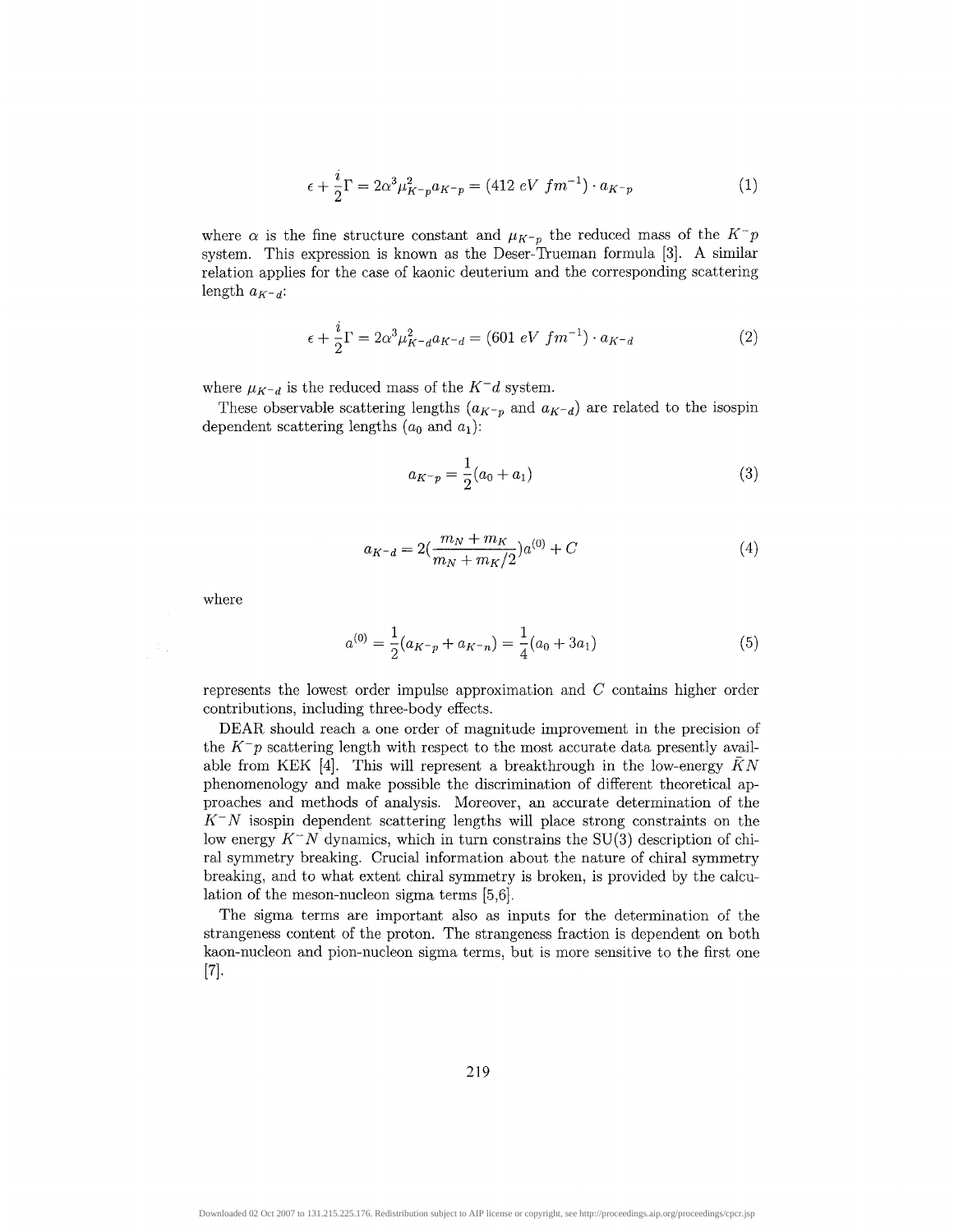#### **DEAR EXPERIMENTAL SETUP**

The scientific program of DEAR will be developed in two stages: with an NTP (Normal Temperature and Pressure) target and with a cryogenic target (hydrogen and deuterium).

The NTP target consists of a pure nitrogen volume at room temperature, equipped with 2 CCD detectors each containing two CCD-05 chips. Its purpose is to observe background, compare to Monte Carlo calculations and to tune the degrader thickness by optimizing the signal for the kaonic nitrogen  $7 \rightarrow 6$  transition at  $\sim$  4.5 keV. The yield of the signal being higher than that of kaonic hydrogen, faster feedback is possible.

A description of the DEAR NTP setup can be found in [8].

For the measurement of kaonic hydrogen, a pressurized cryogenic gaseous target was constructed which permits a balance between high kaon stopping density in the target cell and decreasing x-ray yield due to Stark mixing.

The initial target conditions will be a hydrogen pressure of 3 bar and a temperature of 25 K, which results in a target density of  $3.6 \times 10^{-3}$  g/cm<sup>3</sup>. After the kaon has been slowed down in the target, it is captured by a hydrogen atom and the cascade begins. Some  $K$ -series X rays exit the target and interact with the CCD detector. The CCD chips are cooled to a temperature of 160 K to limit dark current noise. The CCDs are then read out by a set of custom electronics and digitized data are transmitted via a fiber-optic link to the two data acquisition computers in the DEAR control room. Compressed data are stored on magnetic-optical disks for further analysis; online diagnostic and analysis programs also exist for the real-time monitoring of the data.

Further details and a description of the DEAR cryogenic setup can be found in [9].

## **RESULTS OF THE** MEASUREMENTS **AT DA\$NE WITH THE NTP SETUP**

The NTP setup was installed at DA $\Phi$ NE in February 1999.

An extensive series of measurements with only electrons or positrons circulating and with beams colliding in the KLOE IP and vertically split in the DEAR IP was performed [10].

A first period of data taking with collisions in the DEAR Interaction Point (IP) was performed in December 1999 [11]. Beams colliding in the DEAR IP could only be investigated for a short period (60 hours) during this run. A second period of runs with beams colliding in the DEAR IP was assigned from August 24 to September 11, 2000 [12]. The beam period was devoted to two main goals, namely understanding and reducing the background in the DEAR region and increasing the luminosity, after the major changes performed on the machine during the shutdown in Spring 2000.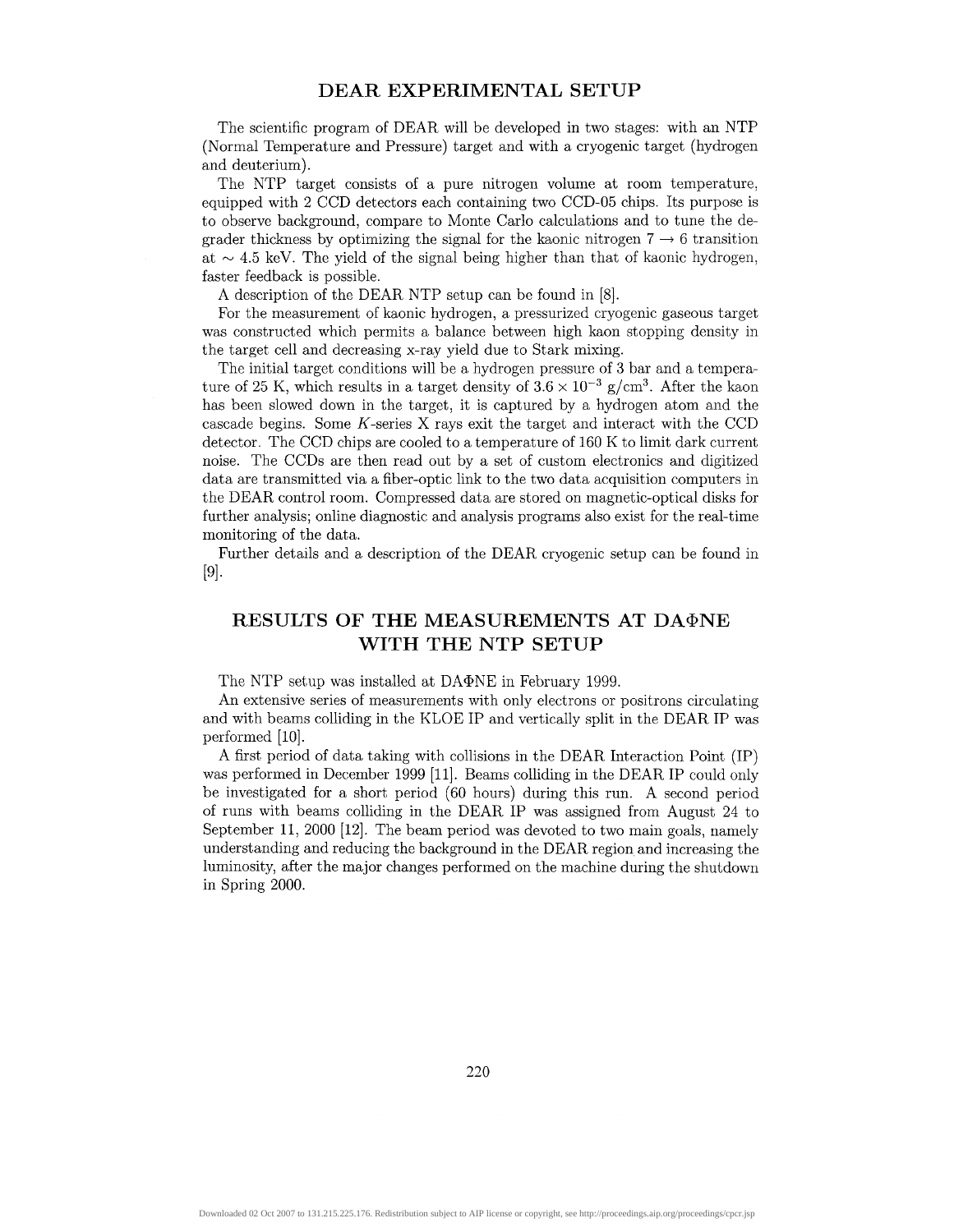DEAR explored the effect on background reduction obtained by:

- using the horizontal scrapers on electrons and on positrons in the DEAR region;
- using the vertical scrapers on electrons and on positrons in the DEAR region;
- using the horizontal scrapers on electrons and positrons in the KLOE region, the effect of which is shown in Figure 1;
- the change of the crossing angle in the DEAR IP, the effect of which is shown in Figure 2;
- the change of the vertical direction of trajectories in the DEAR IP, the effect of which is shown in Figure 3.

The overall reduction of the background by inserting the scrapers was about a factor of 3, while a 10% reduction could be obtained by changing the horizontal crossing angle.

The X-ray spectrum which was collected in stable conditions by DEAR during this period is shown in Figure 4. It corresponds to a total integrated luminosity



**FIGURE 1.** Dependence of the background in DEAR on the position of the scrapers on the KLOE side. First the inner electron scraper was inserted, followed by the outer one, then the inner positron scraper, followed again by the outer one. The successive improvement of the background is evident. Note: DEAR units  $(D.u.)$  = Number of clusters per CCD per Beamloss  $(mA)$  - see Ref. [10].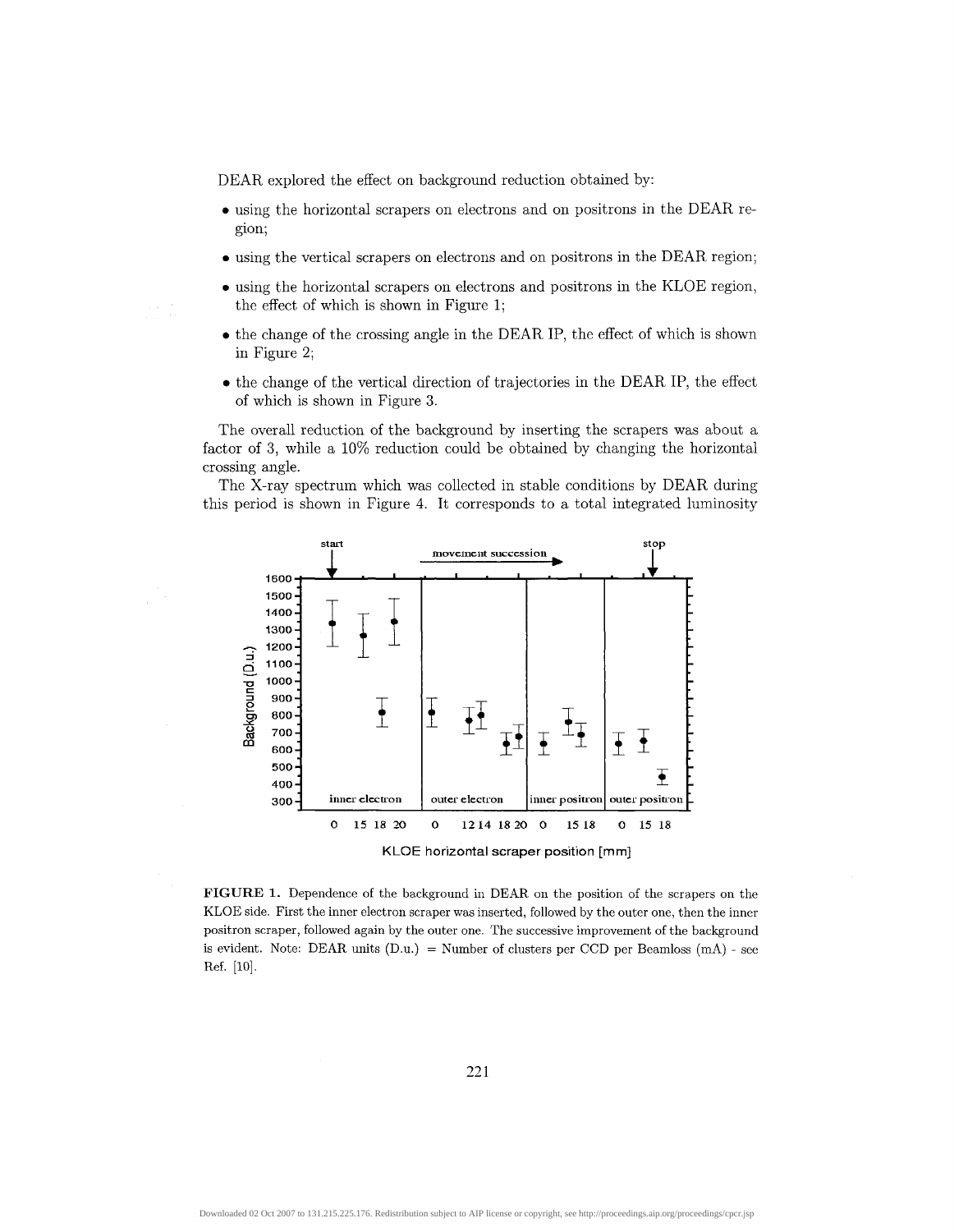of  $172.1 \text{ nb}^{-1}$ . The positions of the 4.58 and 7.58 keV kaonic nitrogen lines are indicated. The expected count rate in the peaks for the collected luminosity is by far too low to be observed with the actual background.



**FIGURE 2.** Dependence of the background in DEAR on the relative horizontal crossing angle of the beams in the DEAR IP. For the scan, the electron crossing angle was changed. The angle is given in mrad with respect to the DA $\Phi$ NE reference setting (here indicated with 0).



**FIGURE 3.** Dependence of the background in DEAR on the relative vertical crossing angle of the beams in the DEAR IP. For the scan, the electron crossing angle was changed. The angle is given in mrad with respect to the DA $\Phi$ NE reference setting (here indicated with 0).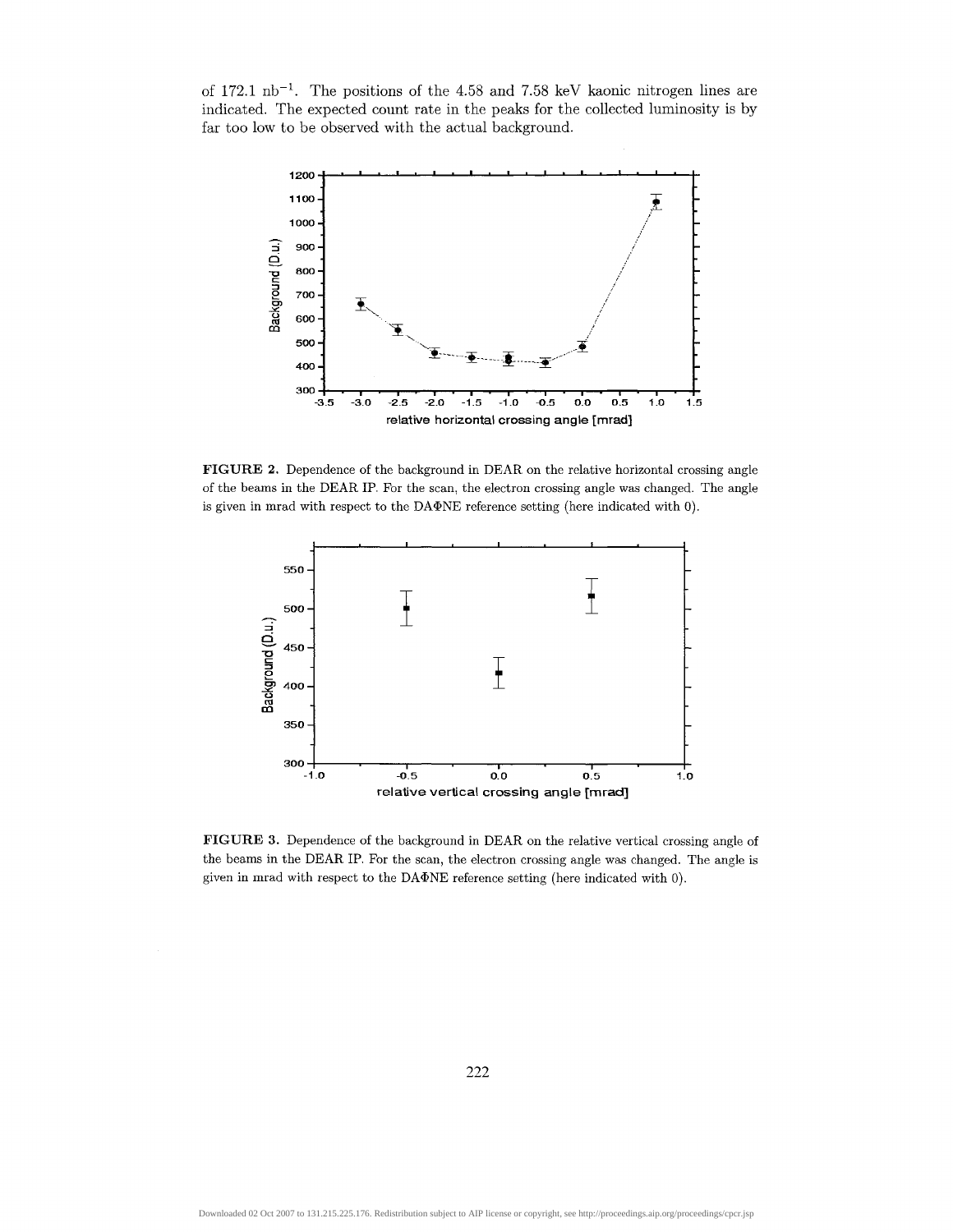In conclusion, the period of measurements with collisions in the DEAR IP from August 31 to September 11, 2000, has given the following main results:

- the background observed with beams colliding in the DEAR IP (split in KLOE) turned out about 2.6 times higher with respect to the one observed in the collision period of December 1999, before the shutdown;
- the average peak luminosity was increased by about a factor of 4.2 with respect to December 1999, reaching a maximum of  $5 \times 10^{30}$  cm<sup>-2</sup>s-1;
- the overall improvement of the accelerator performance (signal/background) was therefore about 1.6;

#### SUMMARY

The DEAR experiment will improve the precision in the measurement of the *K~p* scattering length by a factor of ten and make the first measurement of the scattering length for kaonic deuterium. A percent-level measurement of the isospin dependent *KN* scattering length will represent a breakthrough in the low-energy *KN* phenomenology, implying the possibility of discriminating between many existent theoretical approaches and methods of analysis. It will be possible to determine



**FIGURE 4.** Energy spectrum of X rays observed in the period of beams colliding in the DEAR interaction region. The calculated positions of two kaonic nitrogen transitions are indicated. Electronic X-ray lines from aluminium, silicon and zirconium are clearly visible.